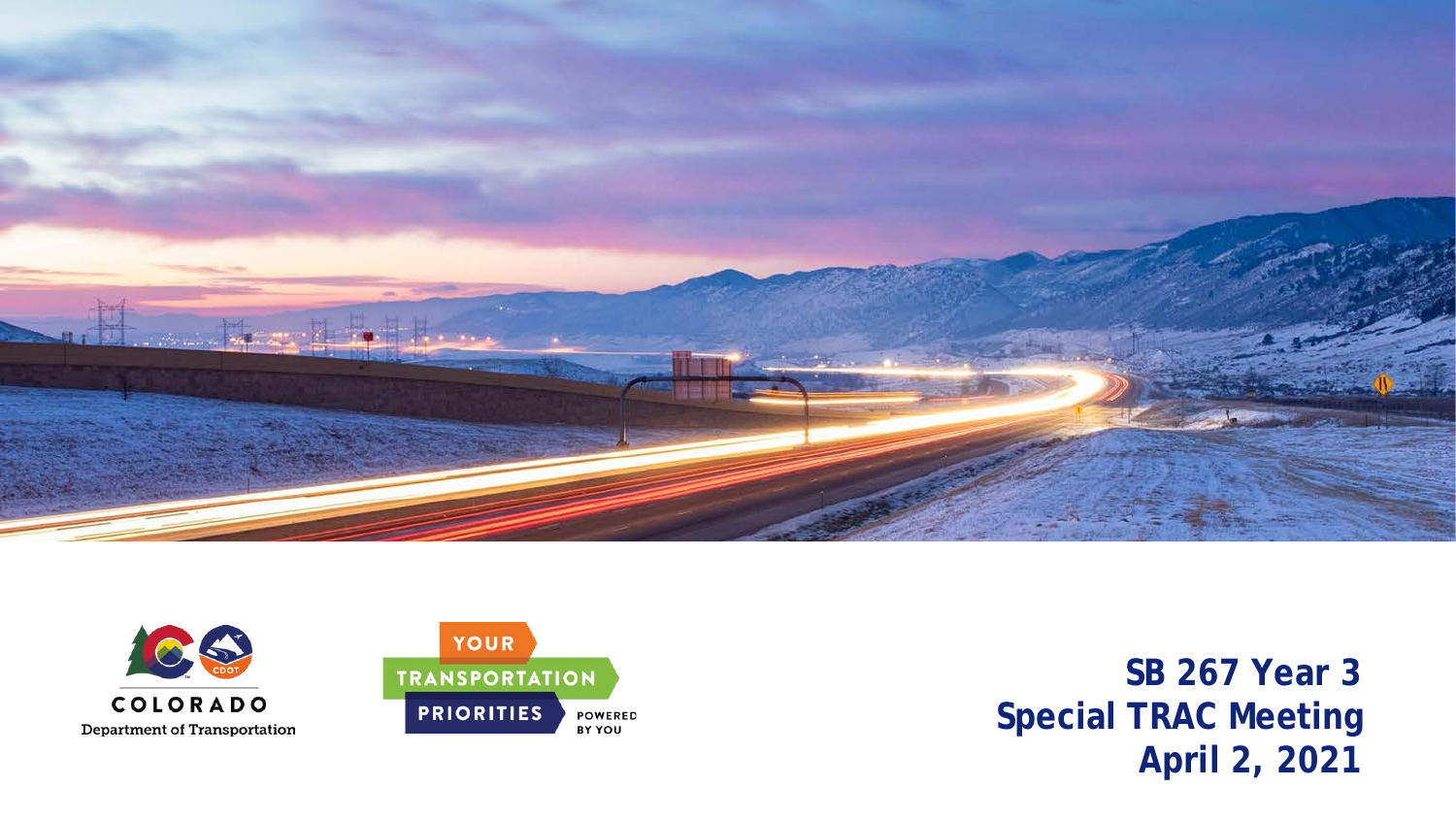

#### **SB 267 Rules and Principles**

- Transit receives 10% of all SB 267 funds to be used for Strategic Transit Projects
- 25% of SB 267 funds must be spent in rural counties (per 2015 population numbers)
- 85% of SB 267 funds must be spent within three years of receipt
- Transit distribution follows Region/TPR Equity as established with the MMOF formula

#### **TC recommended a mix of transit project types**

- CDOT Funded Projects
- Shared/Partner Projects
- Local Agency Projects

#### **Funding Outlook**

- Year 3 expected in spring 2021
- Year 4 is uncertain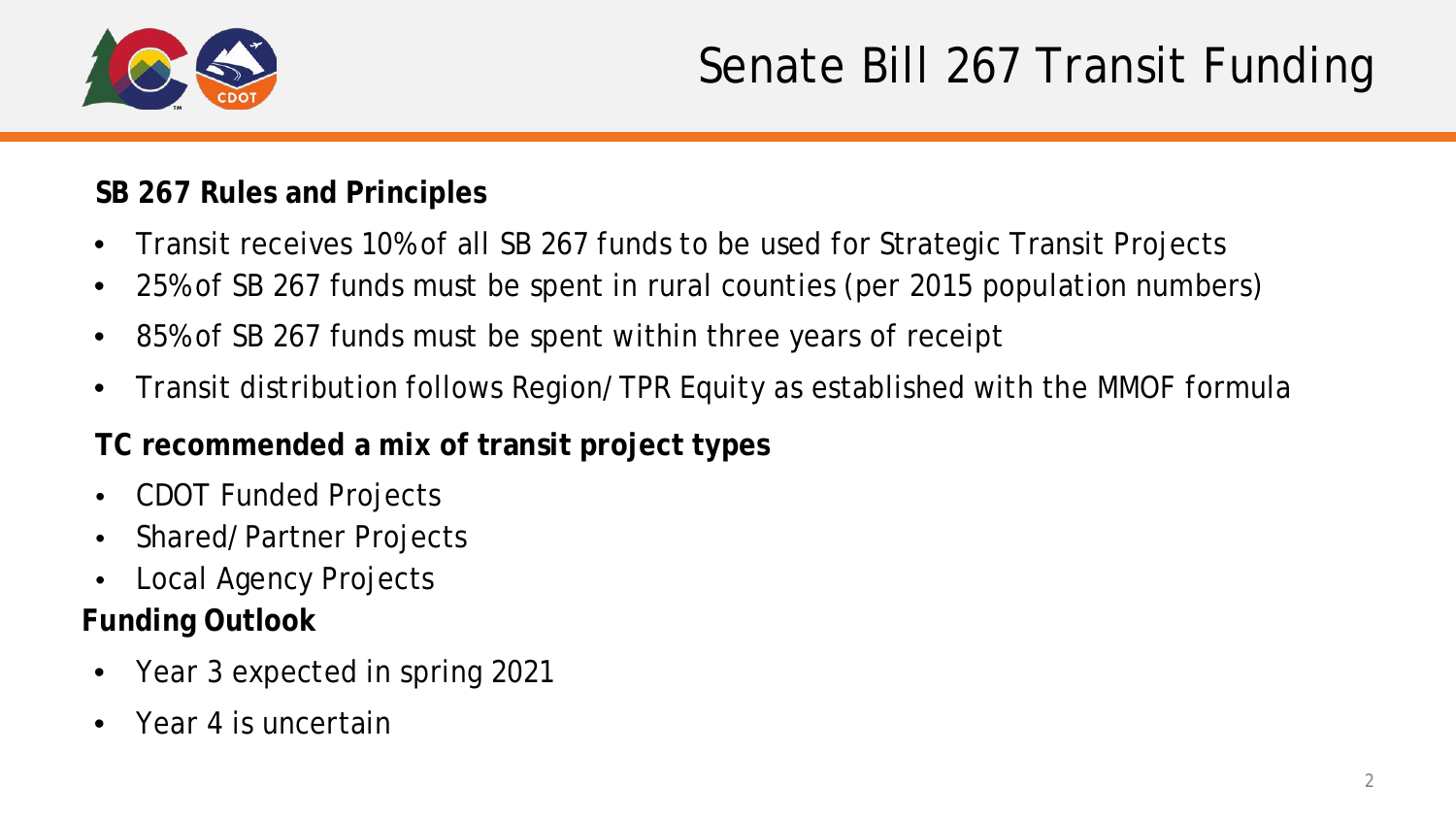

#### Senate Bill 267 Transit History

#### **December 2019**

• TC approved a four year transit program totaling \$192M

#### **March 2020**

- 2020 Capital Call Projects were approved totaling \$11.5M
- TC approved allocating \$980,000 for Pueblo Administrative and Maintenance Facility 5339(b) Grant Match
- DTR received direction to program projects using only Years 1 & 2 funds totaling \$92M

#### **April 2020**

- TC approved allocating an additional \$700,000 for Southwest Chief Track Improvements BUILD Grant Match **June 2020**
- Bond sale proceeds of approximately \$6M were made available, raising the Years 1 & 2 funds to \$98M

#### **August 2020**

• TC approved budget adjustments for three projects totaling (\$755,004) and funding for five new projects totaling \$10.7M

**December 2020**

• TC approved fund redistribution between projects totaling \$3.623M.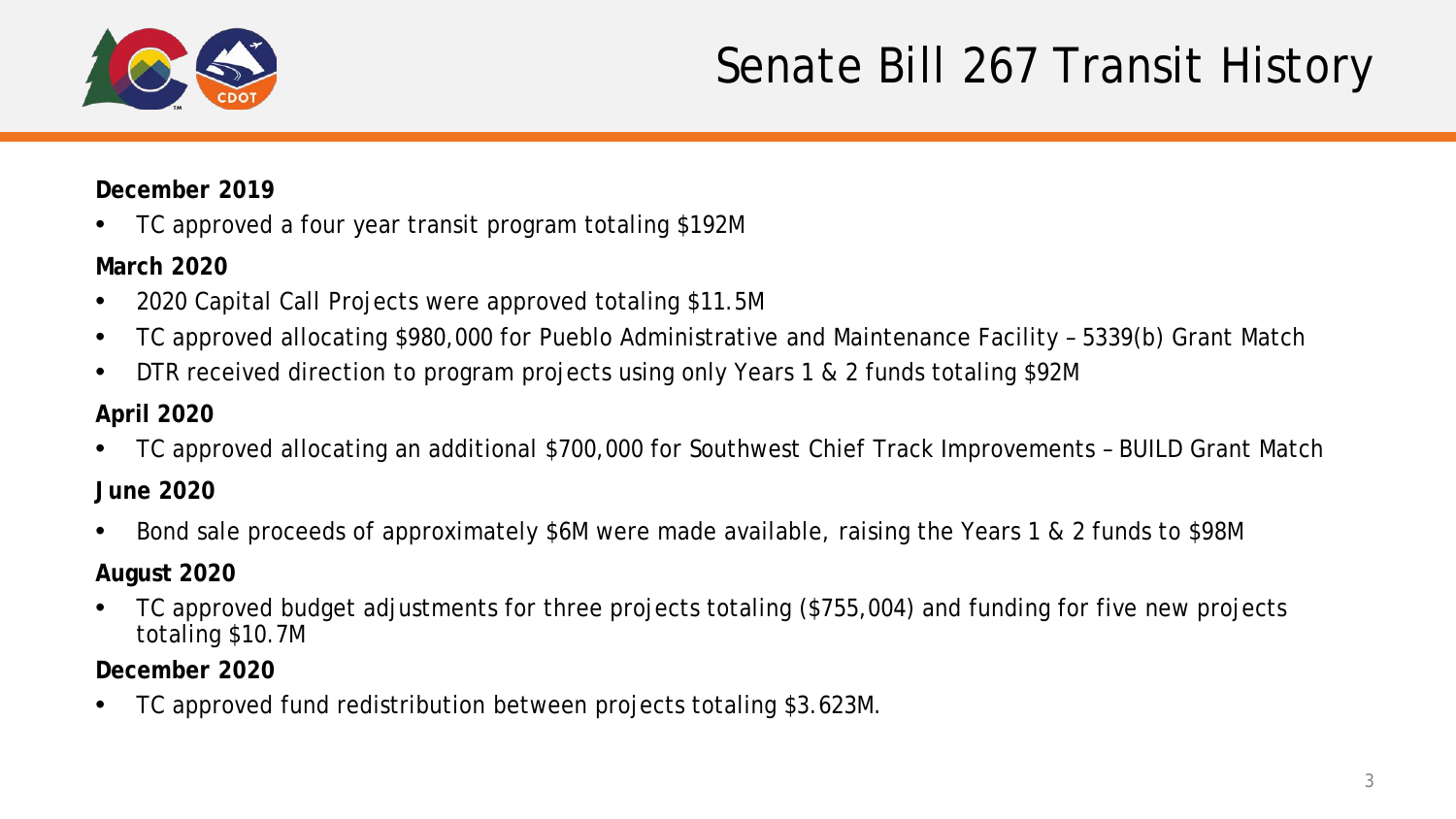#### Transit Equity Targets



| 4-Year Equity Target* |          |  |  |  |  |
|-----------------------|----------|--|--|--|--|
| Region                | Region % |  |  |  |  |
|                       | 44.33%   |  |  |  |  |
| 2                     | 17.04%   |  |  |  |  |
| 3                     | 12.84%   |  |  |  |  |
| 4                     | 21.20%   |  |  |  |  |
| 5                     | 4.59%    |  |  |  |  |
| TOTAL                 | 100%     |  |  |  |  |

| <b>Equity Thru Year 3</b> |          |  |  |  |  |
|---------------------------|----------|--|--|--|--|
| Region                    | Region % |  |  |  |  |
| 1                         | 42.73%   |  |  |  |  |
| 2                         | 14.38%   |  |  |  |  |
| $\mathfrak{Z}$            | 16.45%   |  |  |  |  |
| $\overline{4}$            | 21.27%   |  |  |  |  |
| 5                         | 5.17%    |  |  |  |  |
| <b>TOTAL</b>              | 100%     |  |  |  |  |

\* The approved 4-Year Equity Target is based on the Multimodal Options Fund Formula and adjusted for Urban/Rural equity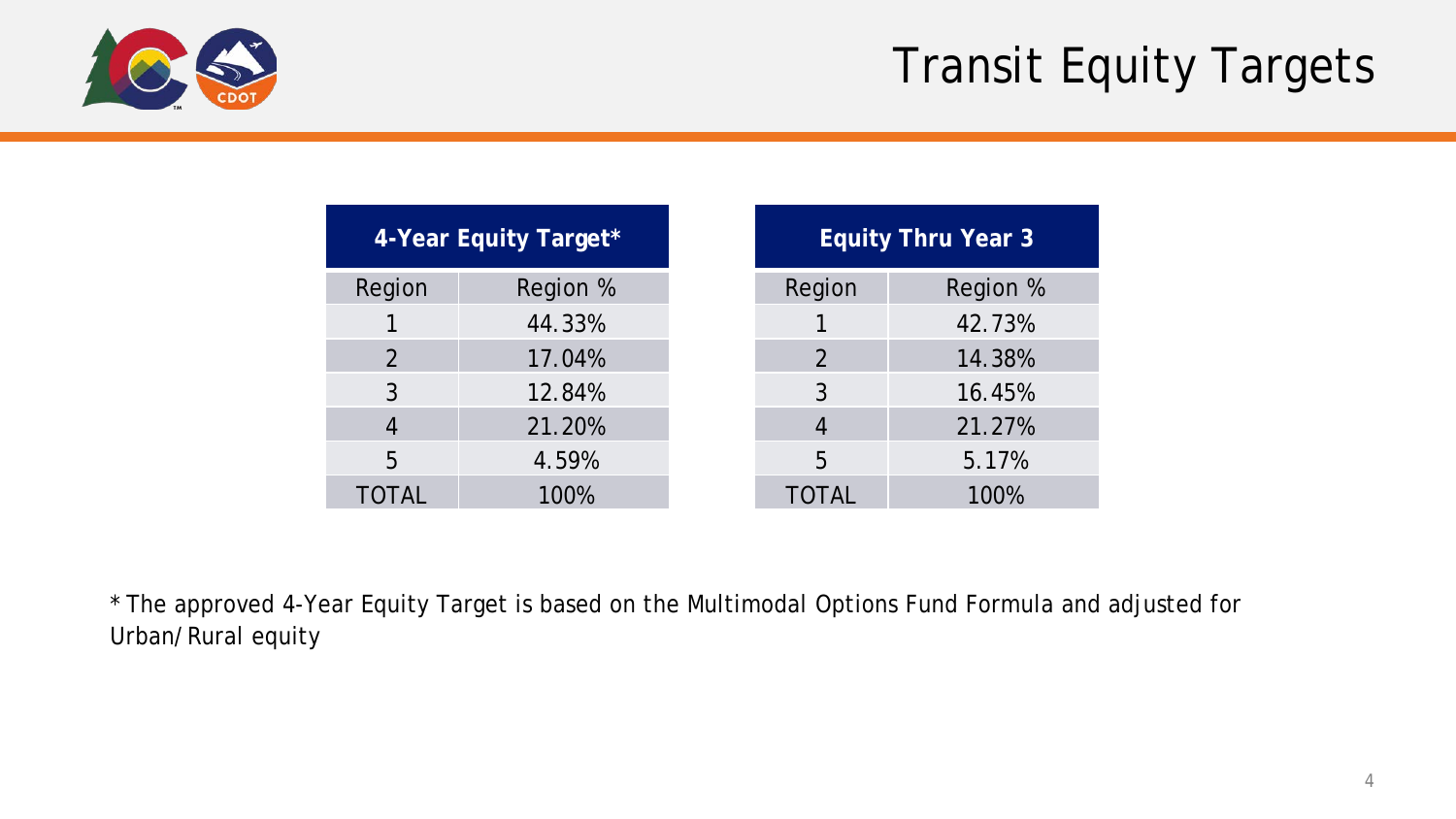

| Project                                 | December 2019<br><b>TC Approved</b><br>Years 1-4 | <b>Allocation</b><br>Allocation<br>Years 1-2<br>Year 3 |              | Tentative<br>Allocation<br>Year 4 | SB 267 Total |
|-----------------------------------------|--------------------------------------------------|--------------------------------------------------------|--------------|-----------------------------------|--------------|
| Safer Main Streets Program              | \$26,000,000                                     | \$26,000,000                                           | \$0          | \$0                               | \$26,000,000 |
| Burnham Yard - CRISI Grant Match        | \$5,000,000                                      | \$15,000,000                                           | \$0          | \$0                               | \$15,000,000 |
| Castle Rock Mobility Hub**              | \$12,500,000                                     | \$0                                                    | \$300,000    | \$13,470,000                      | \$13,770,000 |
| I-25 and SH 7 Interchange Mobility Hub* | \$0                                              | \$0                                                    | \$1,500,000  | \$10,000,000                      | \$11,500,000 |
| Lone Tree Mobility Hub                  | \$10,000,000                                     | \$2,000,000                                            | \$8,000,000  | \$0                               | \$10,000,000 |
| Bustang Heavy Maintenance Facility**    | \$7,000,000                                      | \$0                                                    | \$500,000    | \$4,500,000                       | \$5,000,000  |
| <b>Bustang Fleet Purchases</b>          | \$5,000,000                                      | \$625,000                                              | \$3,175,000  | \$1,120,000                       | \$5,000,000  |
| Idaho Springs Mobility Hub**            | \$2,000,000                                      | \$300,000                                              | \$4,130,000  | \$0                               | \$4,430,000  |
| Remaining partner and local projects    | \$17,792,891                                     |                                                        |              |                                   |              |
| <b>Year 2 Premium Distribution</b>      | \$2,651,420                                      |                                                        |              |                                   |              |
| Total                                   | \$87,944,311                                     | \$43,925,000                                           | \$17,605,000 | \$29,170,000                      | \$90,700,000 |

\* Project is new to SB 267 Years 1-4 Program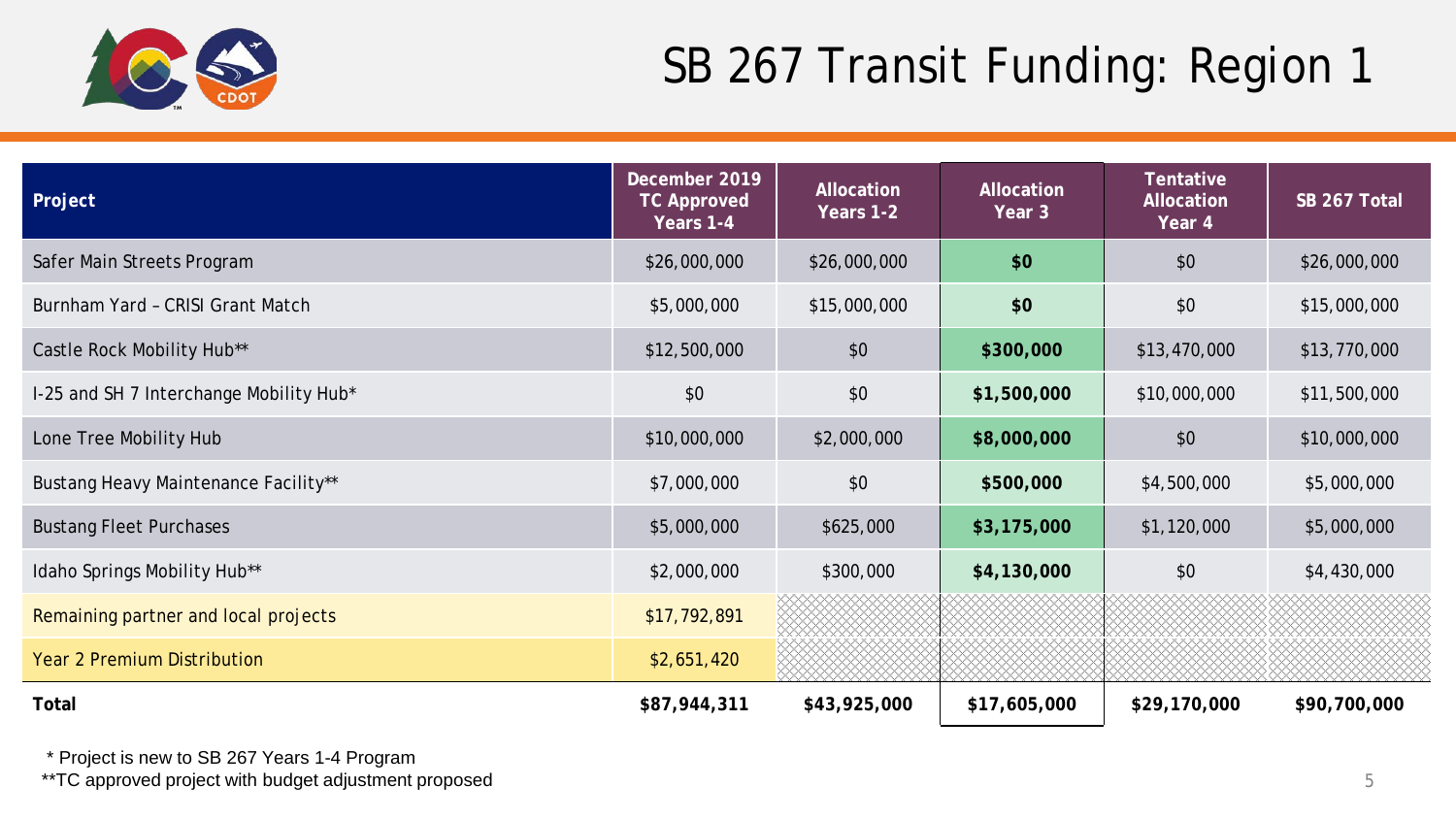

| Project                                                                                                      | December 2019<br><b>TC Approved</b><br>Years 1-4 | Allocation<br>Years 1-2 | Allocation<br>Year 3 | Tentative<br><b>Allocation</b><br>Year 4 | SB 267 Total |
|--------------------------------------------------------------------------------------------------------------|--------------------------------------------------|-------------------------|----------------------|------------------------------------------|--------------|
| Colorado Springs Downtown Transit Center                                                                     | \$8,000,000                                      | \$3,500,000             | \$1,500,000          | \$3,000,000                              | \$8,000,000  |
| Woodmen Road Mobility Hub                                                                                    | \$6,000,000                                      | \$0                     | \$600,000            | \$5,400,000                              | \$6,000,000  |
| North Pueblo Mobility Hub**                                                                                  | \$3,500,000                                      | \$1,100,000             | \$3,900,000          | \$0                                      | \$5,000,000  |
| <b>Fairplay Mobility Hub</b>                                                                                 | \$4,000,000                                      | \$0                     | \$500,000            | \$3,500,000                              | \$4,000,000  |
| Bijou Street Storage and Maintenance Facility                                                                | \$3,000,000                                      | \$3,000,000             | \$0                  | \$0                                      | \$3,000,000  |
| Pueblo Administrative and Maintenance Facility - 5339(b) Grant<br>Match and additional funds                 | \$0                                              | \$0                     | \$2,180,000          | \$0                                      | \$2,180,000  |
| South Central Storage and Maintenance Facility                                                               | \$2,630,000                                      | \$200,000               | \$1,730,000          | \$0                                      | \$1,930,000  |
| Southwest Chief Track Improvements - CRISI Grant Match                                                       | \$300,000                                        | \$0                     | \$1,000,000          | \$0                                      | \$1,000,000  |
| Outrider Improvements at Lamar, Fort Lyon, Las Animas, La Junta,<br>Swink, Rocky Ford, Manzanola, and Fowler | \$600,000                                        | \$600,000               | \$0                  | \$0                                      | \$600,000    |
| Monument Park-n-Ride                                                                                         | \$500,000                                        | \$0                     | \$100,000            | \$400,000                                | \$500,000    |

\* Project is new to SB 267 Years 1-4 Program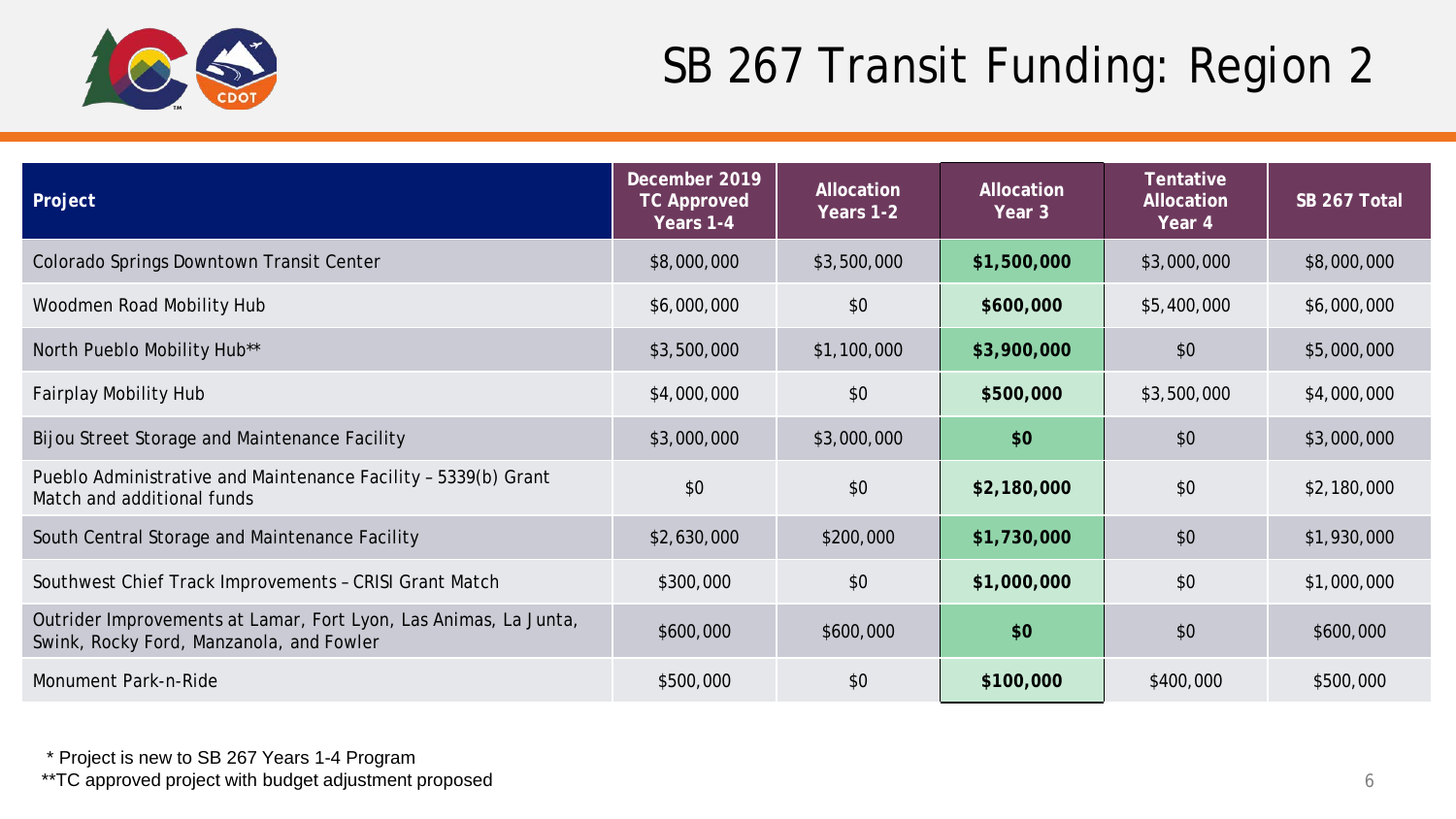

| Project                                                                   | December 2019<br><b>TC Approved</b><br>Years 1-4 | Allocation<br>Years 1-2 | <b>Allocation</b><br>Year 3 | <b>Tentative</b><br><b>Allocation</b><br>Year 4 | SB 267 Total |
|---------------------------------------------------------------------------|--------------------------------------------------|-------------------------|-----------------------------|-------------------------------------------------|--------------|
| Outrider Improvements at Colorado City Corners, Walsenburg and<br>Aguilar | \$200,000                                        | \$200,000               | \$0                         | \$0                                             | \$200,000    |
| Outrider Improvements at Canon City and Cotopaxi                          | \$160,000                                        | \$160,000               | \$0                         | \$0                                             | \$160,000    |
| Cripple Creek Administration and Operations Facility (Design)             | \$120,000                                        | \$120,000               | \$0                         | \$0                                             | \$120,000    |
| Prowers County Bus Barn Office Extension                                  | \$0                                              | \$105,000               | \$0                         | \$0                                             | \$105,000    |
| Outrider Improvements at Pueblo West                                      | \$80,000                                         | \$80,000                | \$0                         | \$0                                             | \$80,000     |
| Outrider Improvements at Tejon Park-n-Ride                                | \$80,000                                         | \$80,000                | \$0                         | \$0                                             | \$80,000     |
| Southwest Chief Thru-Car Study - CRISI Grant Match                        | \$50,000                                         | \$50,000                | \$0                         | \$0                                             | \$50,000     |
| Remaining partner and local projects                                      | \$3,556,439                                      |                         |                             |                                                 |              |
| <b>Year 2 Premium Distribution</b>                                        | \$1,018,891                                      |                         |                             |                                                 |              |
| <b>Total</b>                                                              | \$33,795,330                                     | \$9,195,000             | \$11,510,000                | \$12,300,000                                    | \$33,005,000 |

\* Project is new to SB 267 Years 1-4 Program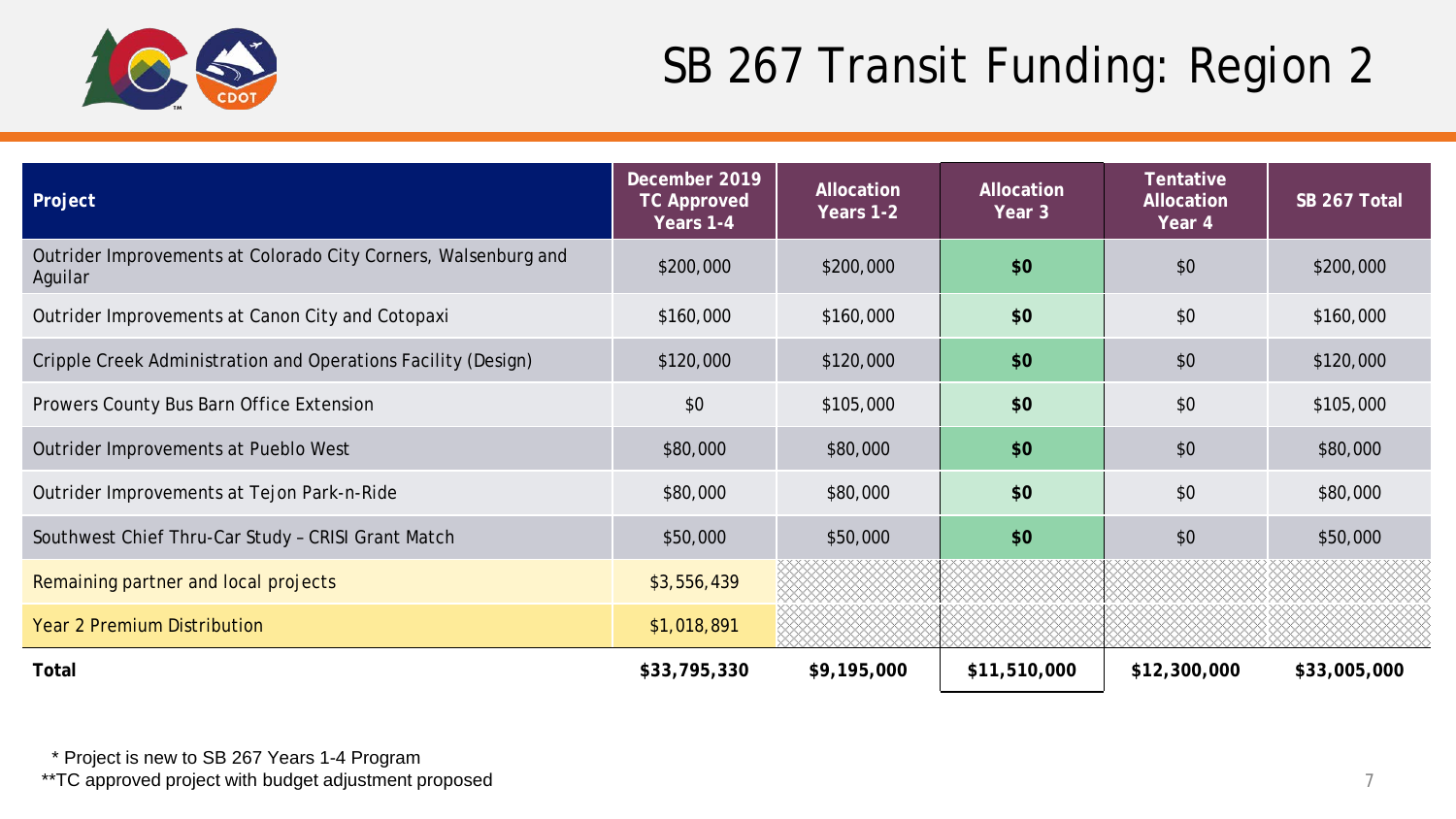

| Project                                                    | December 2019<br><b>TC Approved</b><br>Years 1-4 | Allocation<br>Years 1-2 | Allocation<br>Year 3 | Tentative<br>Allocation<br>Year 4 | SB 267 Total |
|------------------------------------------------------------|--------------------------------------------------|-------------------------|----------------------|-----------------------------------|--------------|
| Grand Junction Mobility Hub*                               | \$0                                              | \$80,000                | \$500,000            | \$4,000,000                       | \$4,580,000  |
| Snowmass Transit Center*                                   | \$0                                              | \$0                     | \$4,500,000          | \$0                               | \$4,500,000  |
| Frisco Transit Center - Phase 2                            | \$4,200,000                                      | \$3,437,500             | \$0                  | \$0                               | \$3,437,500  |
| Montrose Multimodal Transit Facility (All Points Transit)* | \$0                                              | \$249,955               | \$2,985,000          | \$0                               | \$3,234,955  |
| RFTA Glenwood Maintenance Facility - Phase 3/7             | \$0                                              | \$2,976,000             | \$0                  | \$0                               | \$2,976,000  |
| Winter Park Transit Maintenance Facility - Phase 1         | \$200,000                                        | \$200,000               | \$0                  | \$0                               | \$200,000    |
| Winter Park Transit Maintenance Facility - Phase 2         | \$0                                              | \$2,600,000             | \$0                  | \$0                               | \$2,600,000  |
| <b>Gunnison Valley RTA Storage Facility</b>                | \$1,500,000                                      | \$800,000               | \$900,000            | \$0                               | \$1,700,000  |
| <b>Grand Valley North Avenue Improvements</b>              | \$1,500,000                                      | \$1,500,000             | \$0                  | \$0                               | \$1,500,000  |
| RFTA Aspen Maintenance Facility Improvement - Phase 9      | \$1,000,000                                      | \$1,000,000             | \$0                  | \$0                               | \$1,000,000  |
| Region 3 Outrider Storage in Montrose*                     | \$500,000                                        | \$0                     | \$500,000            | \$0                               | \$500,000    |

\* Project is new to SB 267 Years 1-4 Program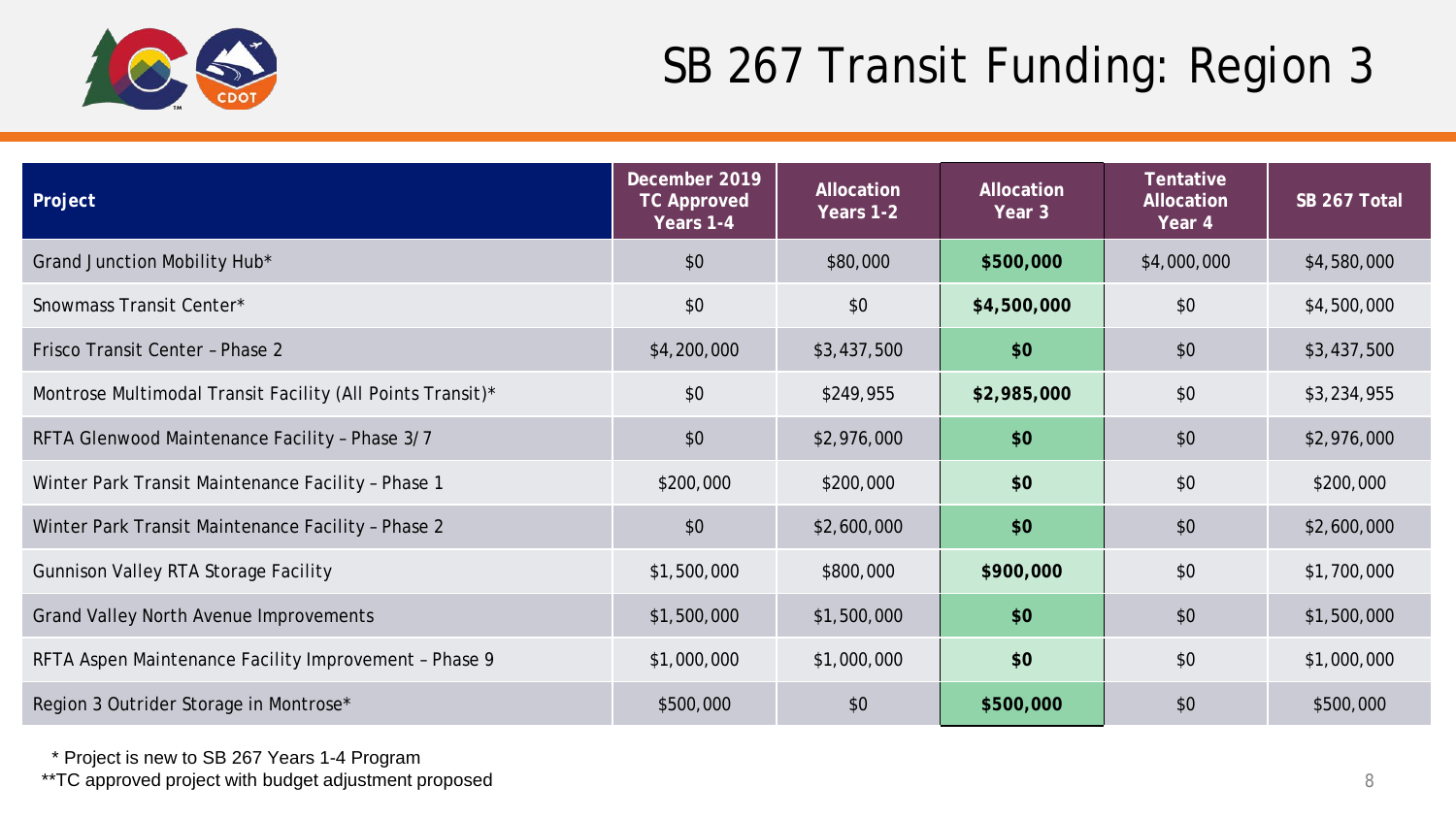

| Project                                                                       | December 2019<br><b>TC Approved</b><br>Years 1-4 | <b>Allocation</b><br>Years 1-2 | Allocation<br>Year 3 | Tentative<br>Allocation<br>Year 4 | SB 267 Total |
|-------------------------------------------------------------------------------|--------------------------------------------------|--------------------------------|----------------------|-----------------------------------|--------------|
| Summit County Transit Operations Center                                       | \$420,000                                        | \$425,000                      | \$0                  | \$0                               | \$425,000    |
| Outrider Improvements at Steamboat Springs, Milner, Hayden and<br>Craig*      | \$0                                              |                                | \$320,000            | \$0                               | \$320,000    |
| Outrider Improvements at Fraser, Granby, Kremmling and Hot<br>Sulphur Springs | \$300,000                                        | \$300,000                      | \$0                  | \$0                               | \$300,000    |
| Outrider Improvements at Montrose, Delta and Gunnison                         | \$250,000                                        | \$0<br>\$250,000               |                      | \$0                               | \$250,000    |
| Outrider Improvements at Winter Park and Tabernash*                           | \$0                                              | \$0                            | \$160,000            | \$0                               | \$160,000    |
| Outrider Improvements at Grand Junction                                       | \$80,000                                         | \$0                            | \$0                  | \$0                               | \$0          |
| Western Slope Storage and Maintenance Facility                                | \$2,700,000                                      | \$0                            | \$0                  | \$0                               | \$0          |
| Remaining partner and local projects                                          | \$12,549,967                                     |                                |                      |                                   |              |
| <b>Year 2 Premium Distribution</b>                                            | \$767,825                                        |                                |                      |                                   |              |
| Total                                                                         | \$25,467,792                                     | \$13,818,455                   | \$9,865,000          | \$4,000,000                       | \$27,683,455 |

\* Project is new to SB 267 Years 1-4 Program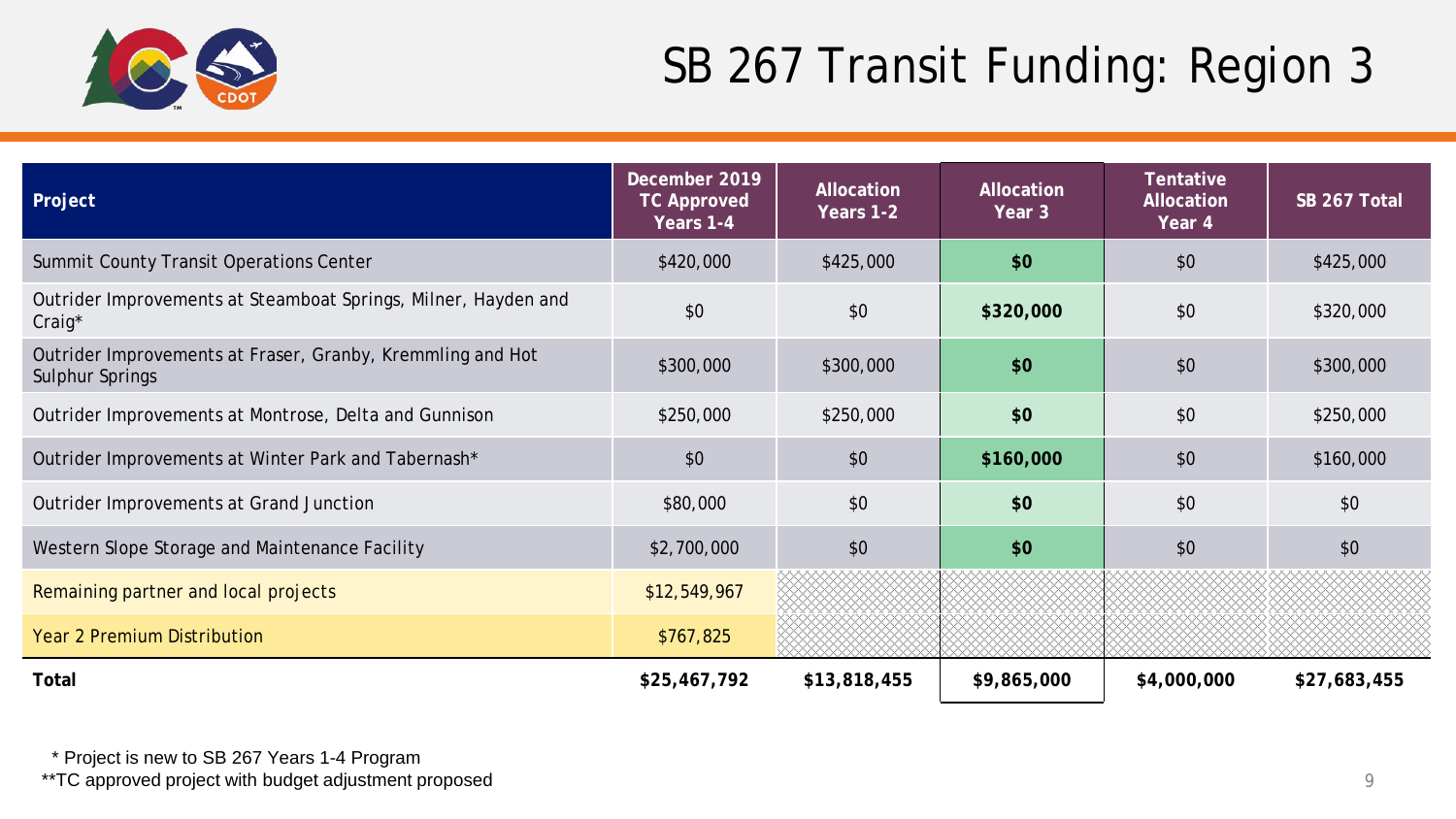

| Project                                                                   | December 2019<br><b>TC Approved</b><br>Years 1-4 | Allocation<br>Years 1-2 | Allocation<br>Year 3 | <b>Tentative</b><br><b>Allocation</b><br>Year 4 | SB 267 Total |
|---------------------------------------------------------------------------|--------------------------------------------------|-------------------------|----------------------|-------------------------------------------------|--------------|
| <b>SH 119 BRT</b>                                                         | \$10,000,000                                     | \$2,000,000             | \$0                  | \$8,000,000                                     | \$10,000,000 |
| Centerra-Loveland Mobility Hub**                                          | \$6,000,000                                      | \$6,000,000             | \$500,000            | \$0                                             | \$6,500,000  |
| Firestone-Longmont Mobility Hub - Phase 1 (Design)                        | \$600,000                                        | \$680,000               | \$100,000            | \$0                                             | \$780,000    |
| Firestone-Longmont Mobility Hub - Phase 1 (Construction)                  | \$2,700,000                                      | \$6,043,000             | \$0                  | \$0                                             | \$6,043,000  |
| Firestone-Longmont Mobility Hub Access Improvements -<br>Phases $1 & 2^*$ | \$0                                              | \$0                     | \$2,000,000          | \$0                                             | \$2,000,000  |
| Firestone-Longmont Mobility Hub - Phase 2 (ROW)**                         | \$2,500,000                                      | \$2,500,000             | \$1,000,000          | \$0                                             | \$3,500,000  |
| Berthoud Mobility Hub**                                                   | \$5,000,000                                      | \$5,000,000             | \$1,000,000          | \$0                                             | \$6,000,000  |
| <b>Bustang Fleet Purchases</b>                                            | \$2,500,000                                      | \$1,250,000             | \$625,000            | \$625,000                                       | \$2,500,000  |
| Estes Park Transit Improvements                                           | \$0                                              | \$1,029,504             | \$0                  | \$0                                             | \$1,029,504  |

\* Project is new to SB 267 Years 1-4 Program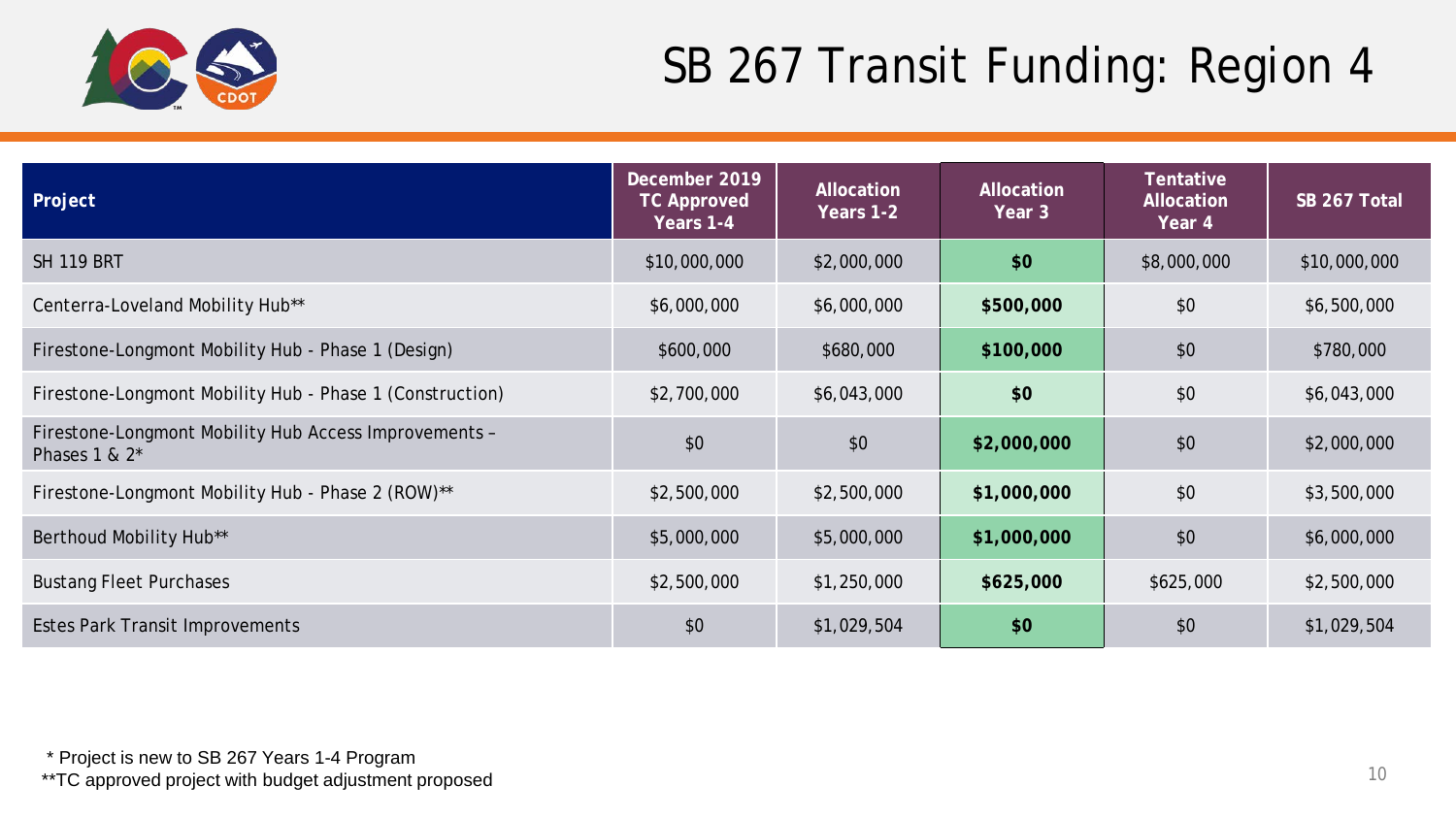

| Project                                                | December 2019<br><b>TC Approved</b><br>Years 1-4 | Allocation<br>Years 1-2 | Allocation<br>Year 3 | <b>Tentative</b><br><b>Allocation</b><br>Year 4 | SB 267 Total |
|--------------------------------------------------------|--------------------------------------------------|-------------------------|----------------------|-------------------------------------------------|--------------|
| Harmony Road Park-n-Ride Expansion                     | \$500,000                                        | \$0                     | \$500,000            | \$0                                             | \$500,000    |
| Northern Colorado Maintenance Facility                 | \$3,000,000                                      | \$0                     | \$0                  | \$300,000                                       | \$300,000    |
| Outrider Improvements at Brush, Fort Morgan and Hudson | \$240,000                                        | \$240,000               | \$0                  | \$0                                             | \$240,000    |
| Outrider Improvements at Sterling                      | \$80,000                                         | \$80,000                | \$0                  | \$0                                             | \$80,000     |
| Outrider Improvements at Lochbuie                      | \$80,000                                         | \$80,000                | \$0                  | \$0                                             | \$80,000     |
| Remaining partner and local projects                   | 7,592,688                                        |                         |                      |                                                 |              |
| <b>Year 2 Premium Distribution</b>                     | \$1,268,084                                      |                         |                      |                                                 |              |
| Total                                                  | \$42,060,772                                     | \$25,002,504            | \$5,625,000          | \$8,925,000                                     | \$39,552,504 |

\* Project is new to SB 267 Years 1-4 Program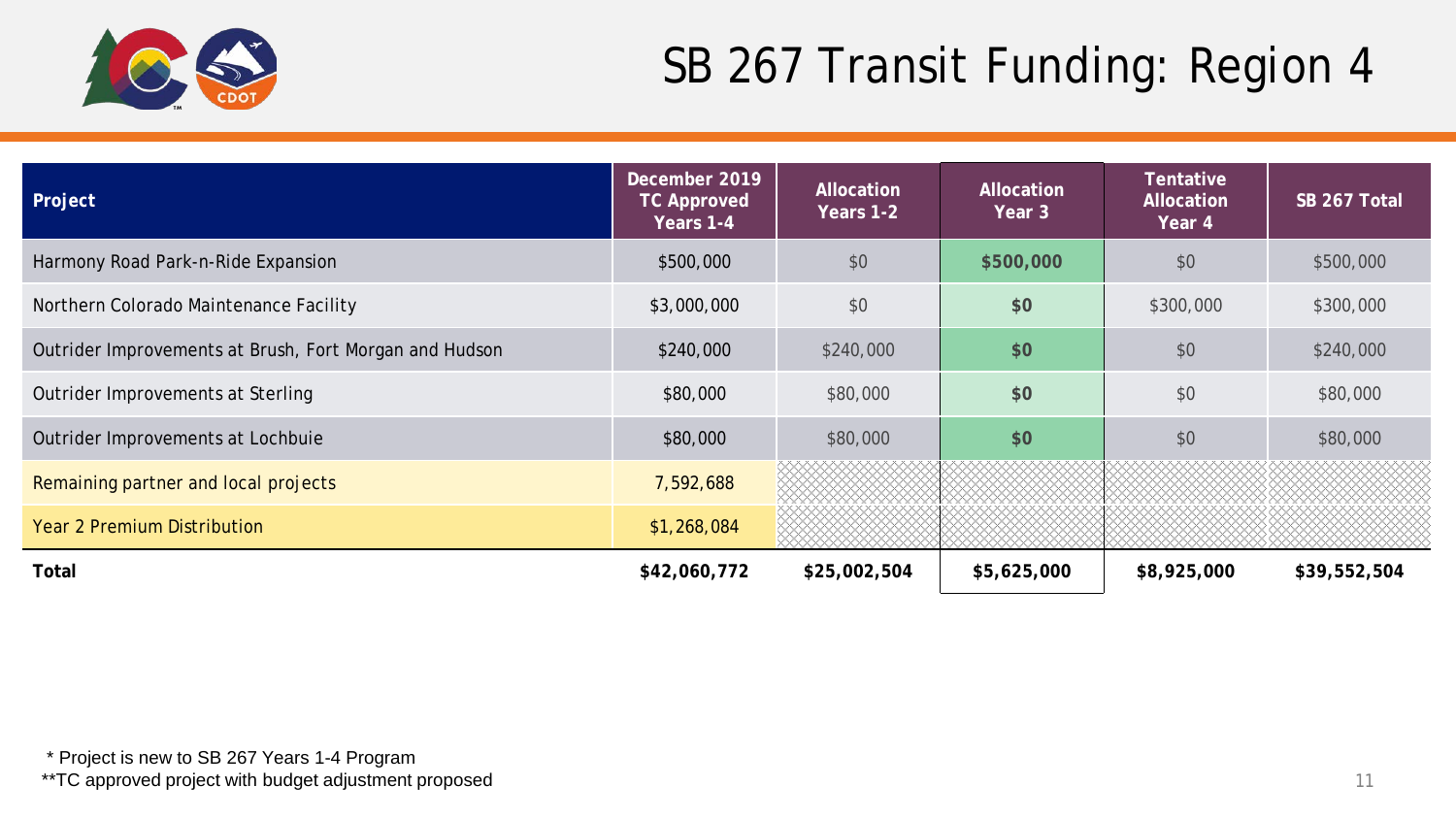

| Project                                                                      | December 2019<br><b>TC Approved</b><br>Years 1-4 | Allocation<br>Years 1-2 | <b>Allocation</b><br>Year 3 | Tentative<br>Allocation<br>Year 4 | SB 267 Total |
|------------------------------------------------------------------------------|--------------------------------------------------|-------------------------|-----------------------------|-----------------------------------|--------------|
| Durango Transit Capital Improvements                                         | \$0                                              | \$2,000,000             | \$0                         | \$0                               | \$2,000,000  |
| SMART Purchase of Existing Real Property for Admin & Maintenance<br>Facility | \$0                                              | \$1,860,000             | \$0                         | \$0                               | \$1,860,000  |
| Pagosa Springs Multimodal Facility                                           | \$0                                              | \$1,080,000             | \$0                         | \$0                               | \$1,080,000  |
| Salida Transit Capital Improvements*                                         | \$0                                              | \$0<br>\$920,000        |                             | \$0                               | \$920,000    |
| Buena Vista Park-n-Ride and Intermodal Facility                              | \$0                                              | \$600,000               | \$0                         | \$0                               | \$600,000    |
| Outrider Improvements at Durango, Mancos, Cortez, Dolores, and<br>Rico       | \$400,000                                        | \$400,000               | \$0                         | \$0                               | \$400,000    |
| Outrider Improvements at Placerville, Ridgway and Telluride                  | \$250,000                                        | \$250,000               | \$0                         | \$0                               | \$250,000    |
| Outrider Improvements at 3 locations between Alamosa and Buena<br>Vista      | \$250,000                                        | \$250,000               | \$0                         | \$0                               | \$250,000    |
| Poncha Springs Outrider Improvements                                         | \$0                                              | \$0                     | \$80,000                    | \$0                               | \$80,000     |
| Poncha Springs Welcome Center (withdrawn)                                    | \$500,000                                        | \$0                     | \$0                         | \$0                               | \$0          |

\* Project is new to SB 267 Years 1-4 Program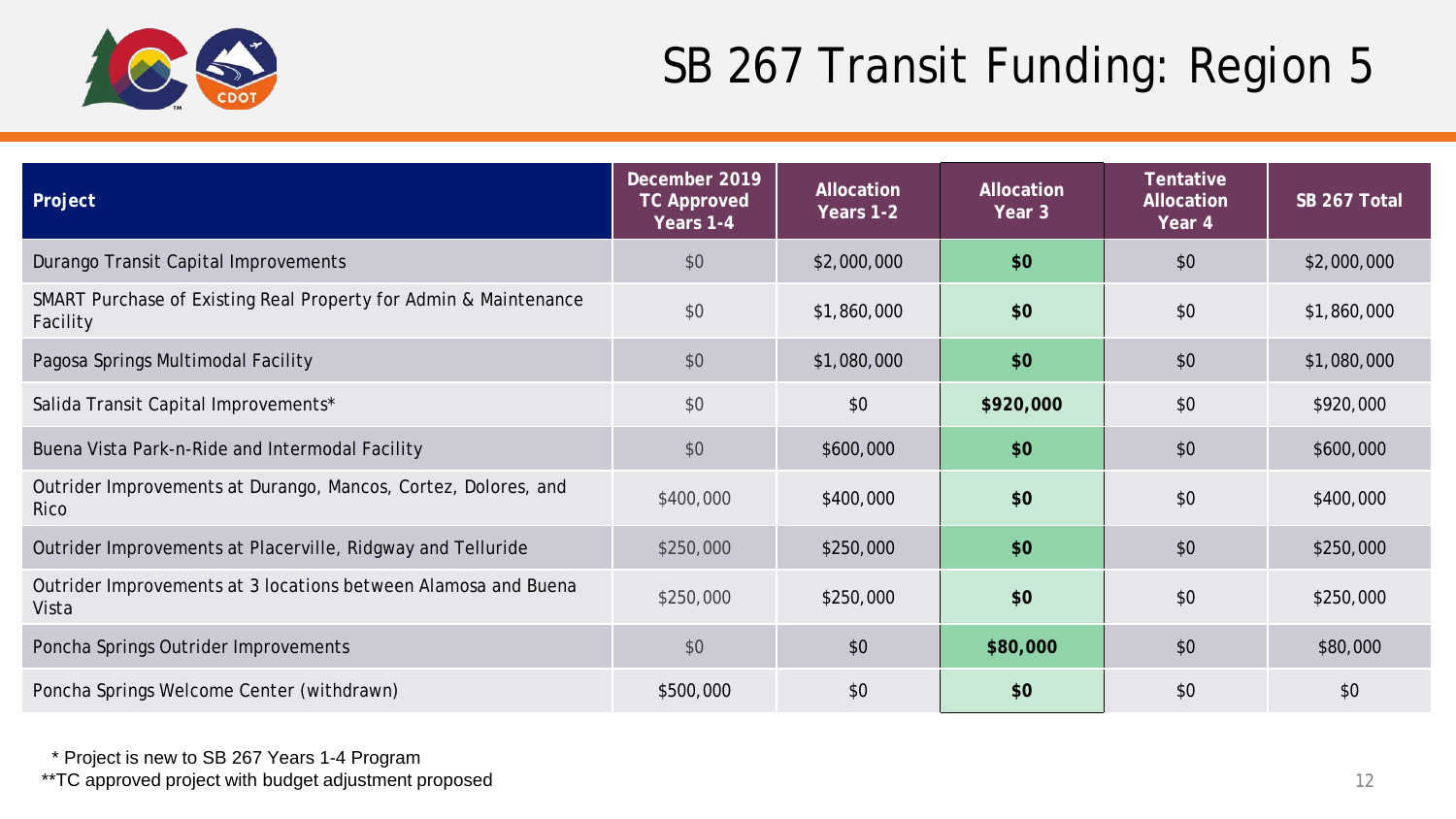

| <b>Project</b>                       | December 2019<br><b>TC Approved</b><br>Years 1-4 | Allocation<br>Years 1-2 | Allocation<br>Year 3 | Tentative<br>Allocation<br>Year 4 | SB 267 Total |
|--------------------------------------|--------------------------------------------------|-------------------------|----------------------|-----------------------------------|--------------|
| Remaining partner and local projects | \$7,438,015                                      |                         |                      |                                   |              |
| Year 2 Premium Distribution          | \$274,739                                        |                         |                      |                                   |              |
| Total                                | \$9,112,755                                      | \$6,440,000             | \$1,000,000          | \$0                               | \$7,440,000  |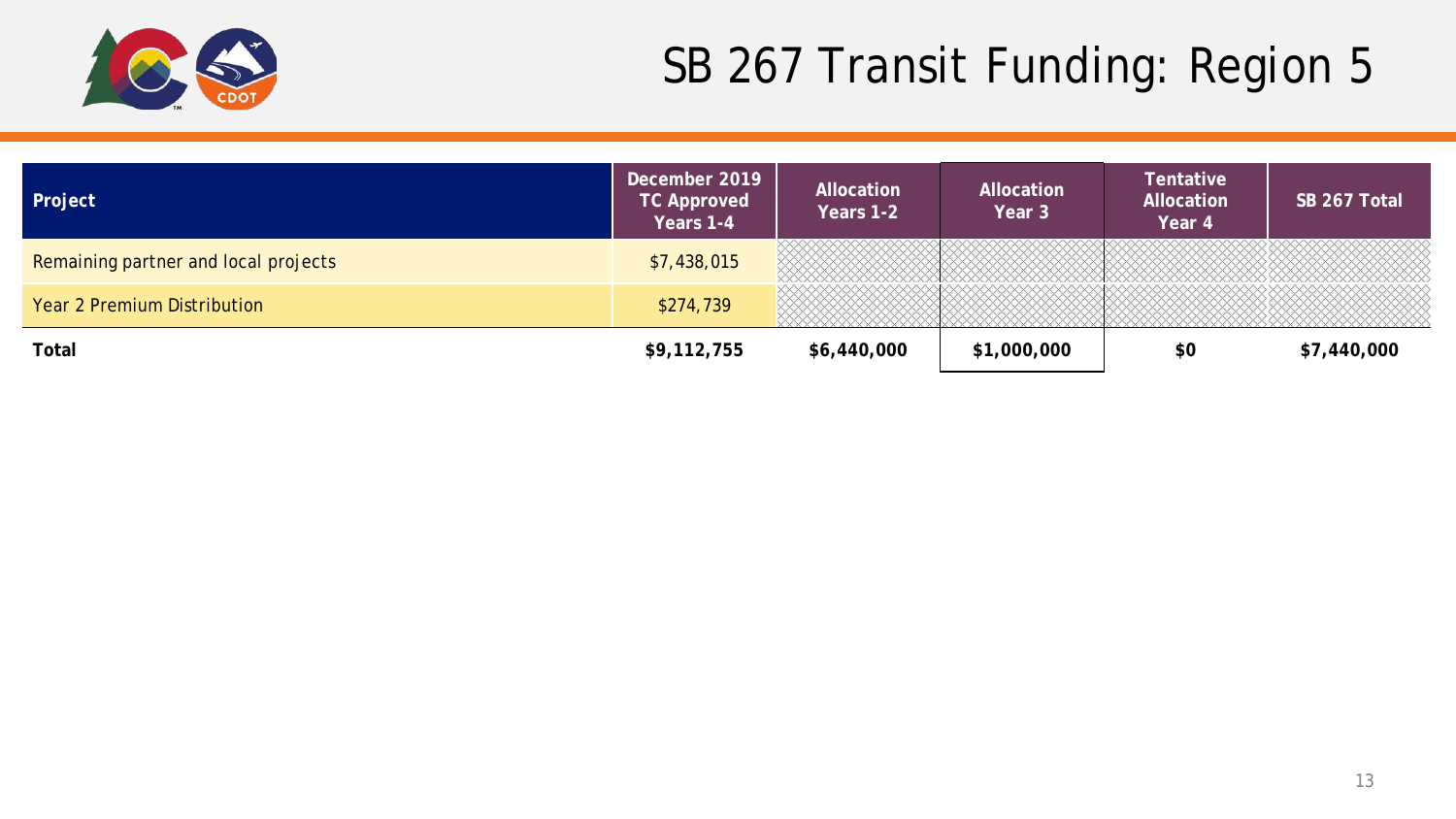

# SB 267 Transit Funding: Statewide Summary

| Region   | December 2019<br><b>TC Approved</b><br>Years 1-4 | Allocation<br>Years 1-2 | Allocation<br>Year 3 | <b>Tentative</b><br>Allocation<br>Year 4 | <b>Total Programmed</b> | Unprogrammed<br>(Dec. TC Approval -<br><b>Total Programmed)</b> |
|----------|--------------------------------------------------|-------------------------|----------------------|------------------------------------------|-------------------------|-----------------------------------------------------------------|
| Region 1 | \$87,944,311                                     | \$43,925,000            | \$17,605,000         | \$29,170,000                             | \$90,700,000            | (\$2,755,689)                                                   |
| Region 2 | \$33,795,330                                     | \$9,195,000             | \$11,510,000         | \$12,300,000                             | \$33,005,000            | \$790,330                                                       |
| Region 3 | \$25,467,792                                     | \$13,818,455            | \$9,865,000          | \$4,000,000                              | \$27,683,455            | (\$2, 215, 663)                                                 |
| Region 4 | \$42,060,772                                     | \$25,002,504            | \$5,625,000          | \$8,925,000                              | \$39,552,504            | \$2,508,268                                                     |
| Region 5 | \$9,122,755                                      | \$6,440,000             | \$1,000,000          | \$0                                      | \$7,440,000             | \$1,672,755                                                     |
| Total    | \$198,380,959                                    | \$98,380,959            | \$45,605,000         | \$54,395,000                             | \$198,380,959           | \$0                                                             |

• Note: Up to \$50M can be approved by TC for Year 3. If additional projects with an immediate need are identified after the April TC, DTR will return to TC with another approval request.